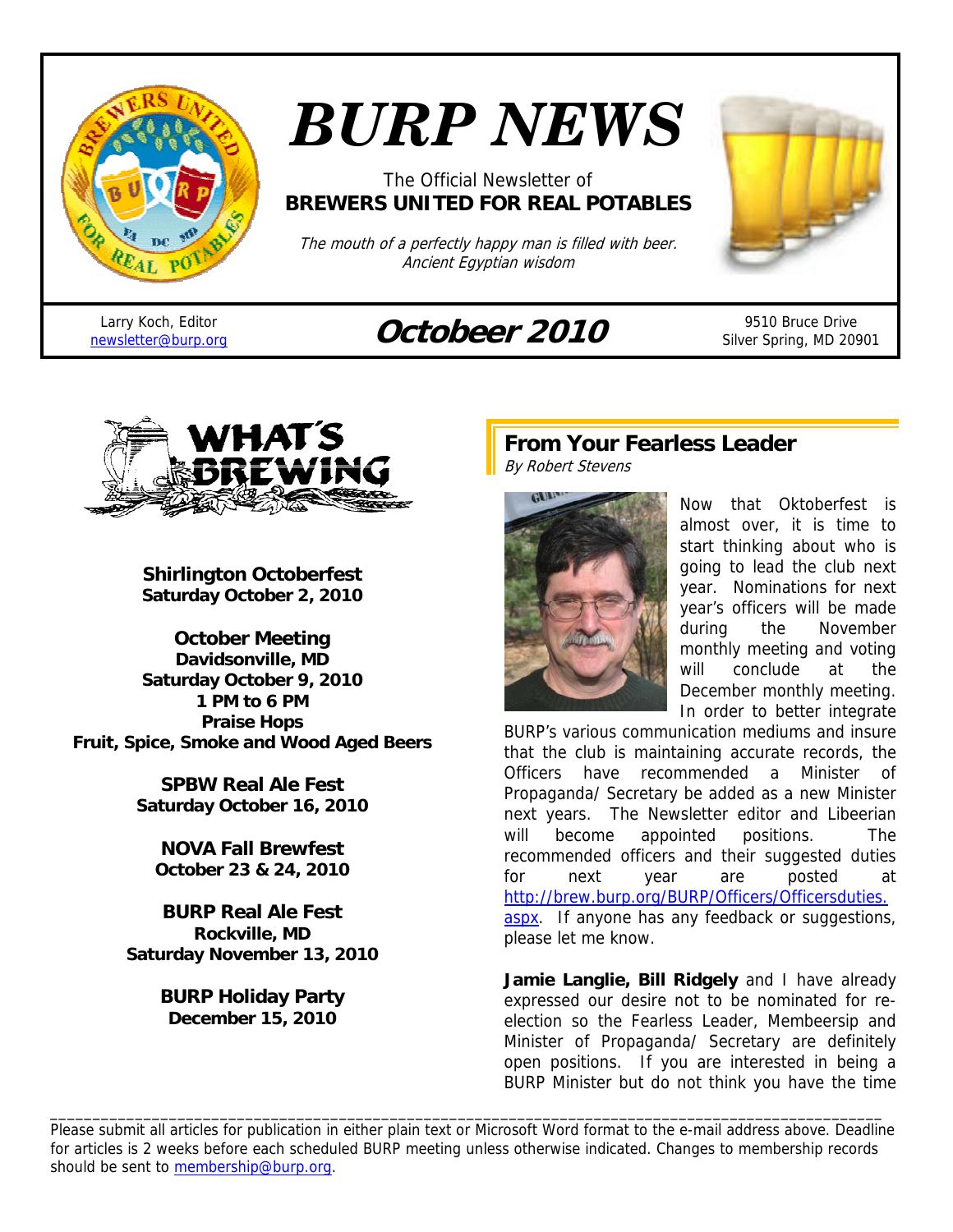or desire to do it by yourself, BURP has a long history of two people working together to Co-Minister. There is no reason a BURP leadership position can't be held by more then one person. In fact, if a large number of BURP members take ownership of small pieces of the club's activities and functions, BURP would truly be a stronger and more vibrant club. We could use some fresh ideas and energy so please consider becoming an officer or volunteer for a project next year. If you want any additional information, Jamie, Bill and I will be glad to try and answer your questions.

The September meeting was held at the **Langlie's** in Kensington, Maryland and the Officers held their board meeting before the regular meeting. The minutes from the meeting can be seen at http://brew.burp.org/BURP/Officers/OfficersActions .aspx. **Steve Marler** facilitated a discussion in which brewers described their beers and their brewing process. The discussion was such a success that the group decided to try it again next month. **A.J. DeLange** agreed to facilitate the next discussion.

September has been a busy month. Several BURP members attended the Guild's crabfest at Goddard on September 18<sup>th</sup>. **Bill Ridgely** felt the Crabfest was one of the best events that he has attended this year and it was well worth the money. Since this is an annual event, you might want to keep it in mind for next year. Thanks to **Tim Artz, Mark Hogenmiller** and **Dave Pyle** for organizing this year's Apple Picking and Cider Event on September  $19<sup>th</sup>$ . Everyone seemed to have a great time, and I am really looking forward to seeing what everyone does with the cider juice we made. For details of the event, see Tim's article.

Our next meeting will be at **Howard and Emily Michelsen's** in Davidsonville. Since it is in Maryland, we have invited the Guild members to join us at the meeting. The meeting is also the Horizon hops contest which I think could end up being one of the most interesting contests we hold this year. Look forward to seeing you at the Michelsen's.

#### **From the Ministry of Culture**

By Wendy Aaronson and Colleen Cannon, Co-Ministers of Culture



A purpose of BURP monthly competitions is to encourage a brewer to advance their brewing skills either by improving recipe formulation and technique based on objective feedback

from score sheets or by experimenting with styles they have never brewed. A competition promotes education and the availability of great tasting home-brewed beer at meetings.

Many thanks to brewers **A.J. DeLange**, **Jim Busch**, and **Mike Evans** for entering kegs into the Best German Beer Competition. Winners were selected by popular vote, but we made sure that folks didn't stuff the ballot box. All were exceptional beers and it was a close race for first and second. The third place was not too far behind. First place went to Jim for his Dusseldorf Altbier. A.J. took the second place ribbon with a German Pilsner and Mike took third place with a Vienna Lager.

Two beers were entered into the German Dark Lager competition and these were judged the following week by **Phil Sides** and **Robert Stevens**. First place went to **Team Aaronridge** for a Schwarzbier and second place went **to Mike Evans** for a Munich Dunkel. Phil and Robert enjoyed both beers and gave them scores in the excellent range. Many thanks to the brewers and judges. Congratulations to the winners!

#### **Brewer of the Year (BOTY)**

**Mel Thompson** didn't enter beers in either of the competitions this month, so he still has 65 BOTY points and is in the lead. **Team Aaronridge** has 36 points and is now first in the team division and second overall. **Mike Evans** entered and took ribbons in both September competitions, so he passed **Calvin Perilloux** (20 points) and now has 25 points. This puts Mike in third place overall and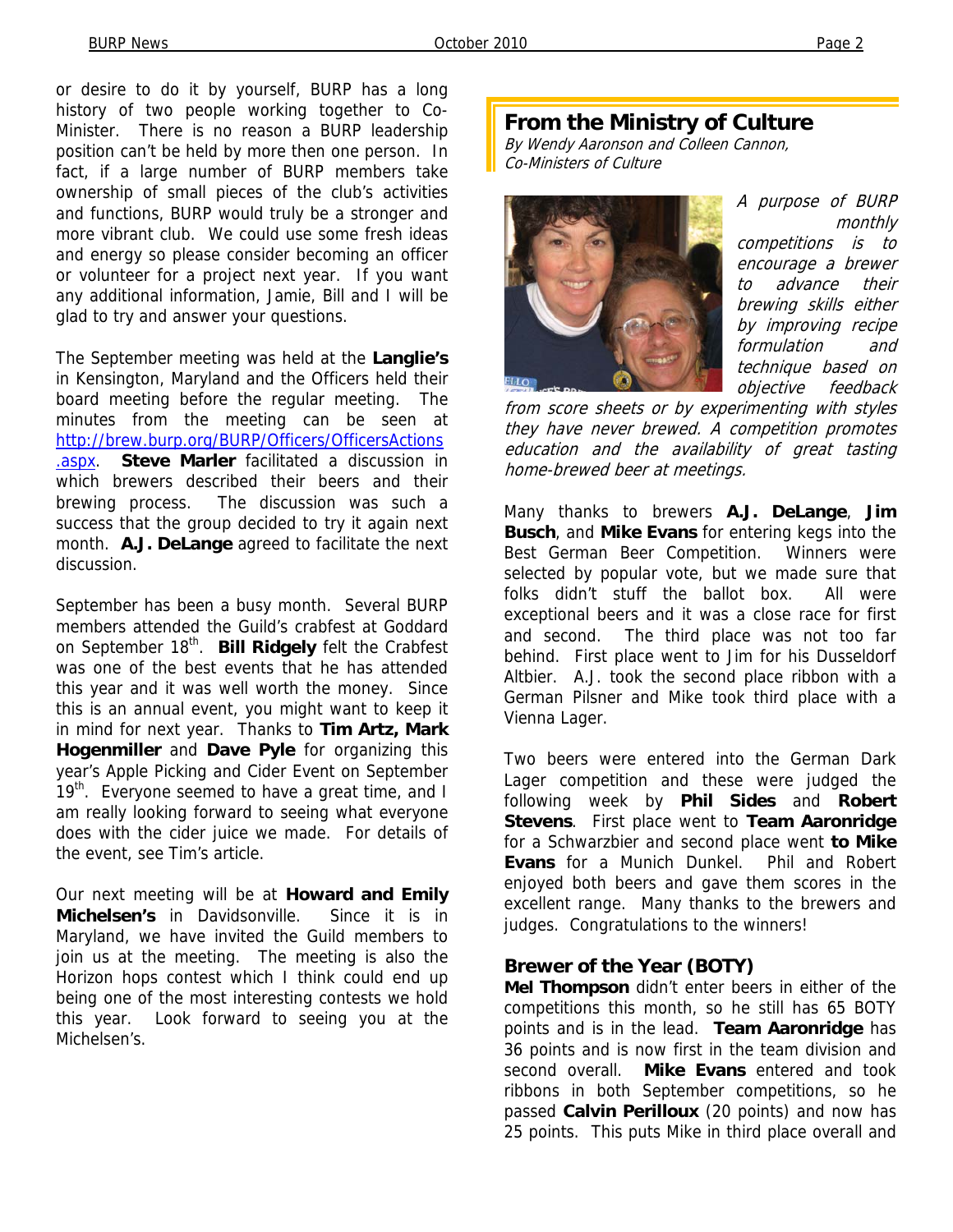second place in the individual division. Calvin is in third place in the individual division. It is still an exciting race. Between the October competition and Real Ale, anything can happen. **Chris Sowell** (14), **Lyle Brown** (13) and **Ed Bielaus** (12) are exceptional brewers who could pull off several wins in the next 2 months and place in the individual division or overall. In the Team Division, the **Dickheads** (**Cannon/Crowe** Team) now have 7 points and have just pulled ahead of **Team Langlie** (6). This will be a fun finish. **Howard & Emily Michelsen** lead the new brewer division with 2 points, and **Spenser Royden** has 1 point.

#### **Upcoming Competitions**

There will also be two competitions in October. Praise Hops is a team brew and keg competition. Horizon hops were distributed to 12 teams who are brewing a single-hop beer that showcases the versatility and best features of the Horizon hop. This will be a popular vote and does not qualify for any BOTY points. We are looking forward to experiencing the diversity of beers. If you have an entry, please send us an email with information about the style so we can prepare labels for the keg. The other competition is Fruit Beer (Category 20), Spice/Herb/Vegetable Beer (Category 21), and Smoke-Flavored and Wood-Aged Beer (Category 22). Brewers will receive a BOTY point for entering a beer and points will be awarded for the winners. This is a 1 bottle competition and will be judged off-line.

The Real Ale Competition is November 12 which means it is time to start thinking about brewing all those tasty real ales. This is a keg competition only and you must enter at least two gallons of ale for the event. We will be accepting entries in the following categories: Mild, Ordinary Bitter, Special or Best Bitter, Golden Ale, Strong Bitter or Extra Special Bitter, Northern English Brown Ale, Southern English Brown Ale, Old Ale, Strong Mild, Brown Porter, Dry Stout, Sweet Stout, Oatmeal Stout, Scottish Light 60/-, Scottish Heavy 70/-, Scottish Export 80/-, and Strong Scotch Ale. Style descriptions are on the Real Ale Page of the BURP website. Entries will be accepted starting on Sunday, November 7. Look for details in other articles.

Thinking about the possibility of being a future Minister of Culture? Talk to Colleen and Wendy at any of the upcoming meetings. We could use some help with the busy competition schedule ahead. We'll give you some hands on training with the monthly competitions, and a leg up on planning for Spirit of Free Beer next year.

## **Health Benefits of Beer**

From dietsinreview.com

It's common knowledge that red wine boasts heart-



health benefits with its ample supply of the antioxidant, resveratrol. But beer is competing with vino lovers for its health benefits.

As you head into the fridge and twist off the cap of your favorite brew, read on to find out what you need to look for in a beer to enjoy all of the health benefits of the

country's most popular alcoholic beverage.

#### Heart benefits:

Beer contains the same heart-protective benefits as red wine. In fact, a very large study done by Kaiser Permanente survey showed that male beer drinkers had a lower risk of coronary artery disease than men who drank red wine, white wine or spirits. The heart-healthy benefits may come from beer's stock of B-vitamins and folates. Both of these nutrients keep homocysteine blood levels in check. High levels of the chemical have been linked to increased risk of heart disease.

In addition, the massive Nurses Health study showed that women who drank one beer a day had less risk for hypertension or high blood pressure than women who drank wine or hard alcohol.

#### Bone density:

Beer contains silica, a mineral that helps strengthen bones by enhancing the absorption of calcium and minerals. According to a study at Tufts University,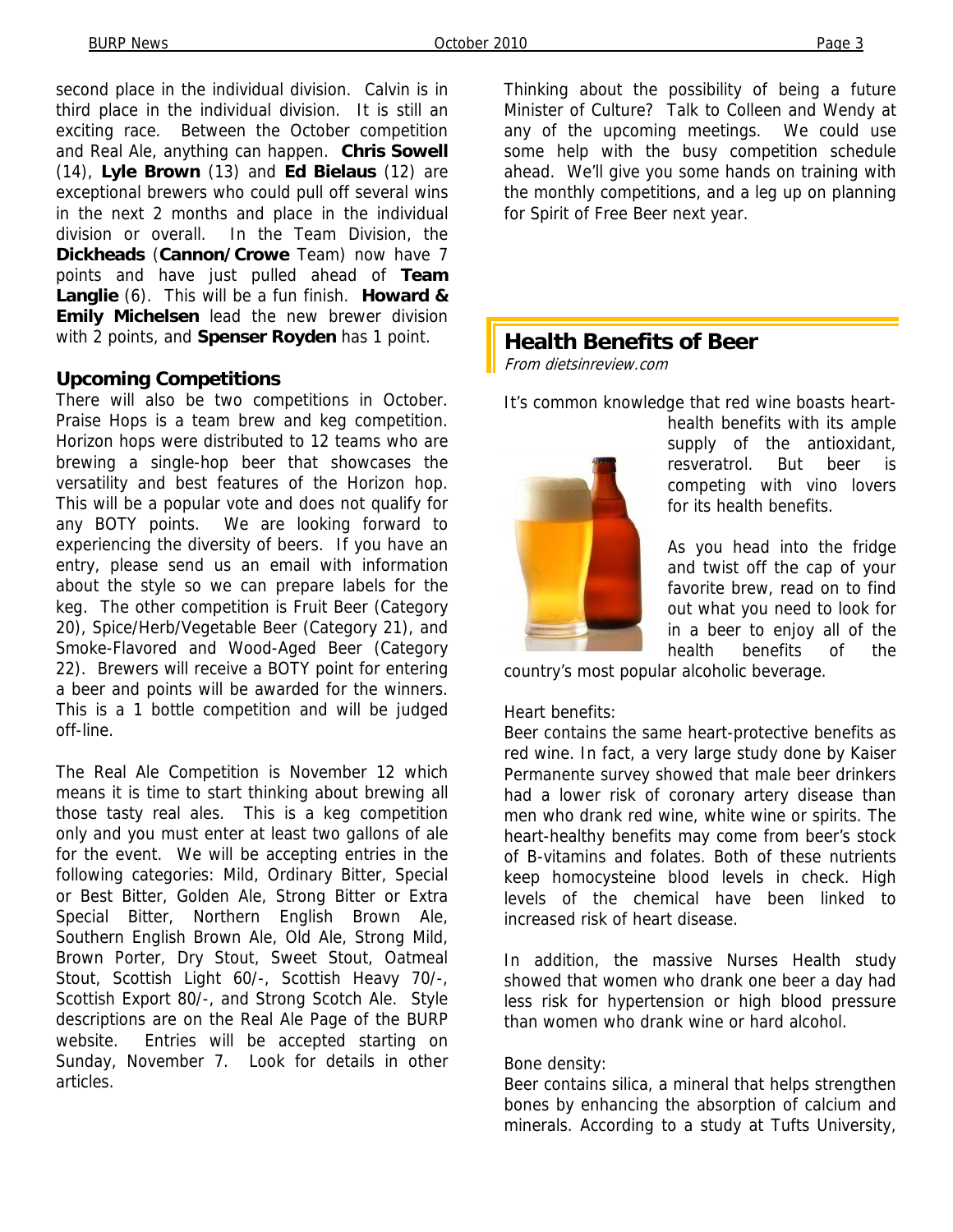people with diets high in silica had higher bone densities and a reduced risk for osteoporosis.

But not all beers contain ample amounts of silica. Your best bet is choosing darker beers like pale ales. Also, since excessive drinking actually makes bones more brittle, you want to limit to just moderate drinking. The American Heart Association defines moderate drinking as 12 ounces of beer once daily for women.

The AHA does not encourage anyone to start drinking as a way to benefit their health. And women with a genetic predisposition to breast cancer should consult their doctor about drinking alcohol.

As always, the contents of the BURP li-beery are available anytime for your perusal at http://brew.burp.org/Brewing/ClubLiBeery.aspx. If you would like a book loaned to you, just let me know, and it will be delivered to you at the next BURP meeting. And, as always, if there is a book that you feel should be added to the collection, please contact me. And if you are planning to brew a specific beer style and need some guidance, I may be able to help you with an appropriate publication.

Cheers, Bill

#### **Hop Notes from the Li-Beery**

By Bill Ridgely, Minister of History



The most recent issue of Brew Your Own (Oct 2010) has just arrived in the BURP li-beery. The lead article this month is "Exceptional Extract", with a very good step-by-step guide for the beginning brewer. But of more relevancy to the October BURP meeting theme(s),

there is an excellent article on brewing Rauchbier, complete with two very good recipes (one all mash and one partial mash) and tips on smoking your own malt. Finally, longtime brewer and beer blogger **Jamil Zainasheff** contributes an article (again with two recipes) on brewing California Common. The full contents of the new issue can eventually be viewed online at http://byo.com, but as of this newsletter deadline, only the previous (September) issue is available. However, in keeping with the smoke beer theme, there is a recipe on the website for Smoked Imperial Stout. You can also view the recipe for the magazine's 15th anniversary beer, a big, malty barleywine clocking in at 1.114 OG.

# **Andy's European Beer Journal: CAMRA and the Changing Face of Cider in Britain**

By Andy Anderson



People often ask me what has changed between when I was posted to England in the mid-1990's and now. Aside from more TV channels and a higher VAT rate, I have to say, "Cider"; or, to be more precise, the recognition of cider within Britain. 15 years ago, cider had a

fairly poor reputation. Part of that was due to the ability of the cider manufacturers to make cider as the cheapest alcohol-delivery-device within Britain. That means too many memories of English teenagers sprawled on the street, rocking back & forth with a 2-litre plastic bottle of industrial cider, mumbling to themselves, "cider, cider, …" Cider was known as the most cost-effective method for getting drunk. But that attitude has now changed.

A few years ago, CAMRA (Campaign for Real Ale) came to realize that for a citizen's action protest group, it was facing an existential problem: it had won. (OK, maybe that's a bit of hyperbole on my part.) CAMRA was initially formed in the early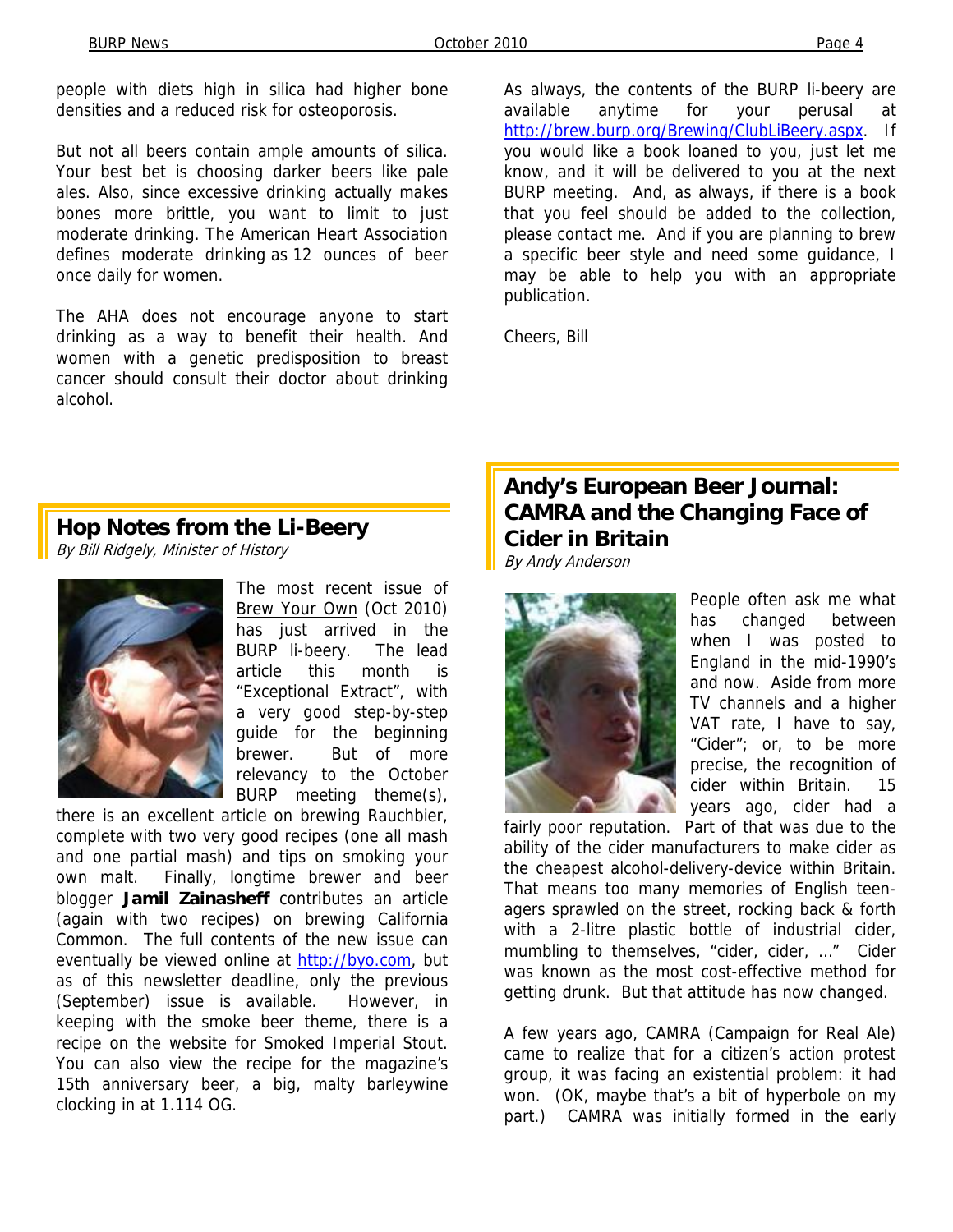1970's against the threat of the end of real ale. CAMRA now has over 100,000 members and has been described as "the most successful consumer group in Europe". So, CAMRA could either announce "Mission Accomplished" and disband, or, they could find new challenges. They chose the latter option. In doing so, one of their new goals was to support traditional cider and perry production and consumption in Britain. (See http://www.camra.co.uk/page.aspx?o=240436 for more details.)

Some of their steps to support cider and perry included:

- CAMRA instigated a National Champion Cider and Perry of the Year award.
- In 2003 they established October as CAMRA's Cider and Perry Month.
- In 2004 they established the hunt for The National Cider and Perry Pub of the Year.
- CAMRA also publishes CAMRA's Good Cider Guide, the latest edition was published in 2005.

This effort appears to have worked, as I now see a lot more traditional ciders in pubs. In fact one of my favourite Bath pubs (The Old Green Tree) now even has one perry permanently on draught.

#### Cider Production in Britain

The apples which are used in The West Country and other certain parts of the country are cider apples, which are grown specifically for the purpose of making cider. Cider apples are generically identified as bittersweets and bittersharps. In the Eastern Counties, Sussex up to Norfolk (and including Kent), the tradition for cider is to use a mixture of eating and cooking apples, although a number of producers in Norfolk are growing cider apples as well.

Making cider takes place from late August through early in the new year and, depending on ambient temperatures, fermentation can take until the following spring. The natural yeasts in the apples start the fermentation and several months later you have cider. A number of larger cider producers will add sugar at the fermentation stage, enabling the cider to reach 12-14% ABV, and then it is diluted

down before it is sold (the legal limit for cider in Britain is 8.5% ABV). But that is not a practice CAMRA condones (which led to my memories of teen-agers drunk with their 2-litre bottles of cider). Depending on facilities and turnover in the pubs, real cider is quite often served from a polycask or similar container which sits on or behind the bar.

#### Perry Production in Britain

Perry is a drink so difficult to find that most people in Britain don't even know of its existence. This drink is made exactly the same way as cider is from apples, perry is from perry pears. Like cider apples; perry pears are grown specifically for perry production. Actually, more perry is made now than has been made in a century, but it is difficult to market because of its low production volumes. Perry is traditionally a specialty of the "Three Counties" (Bedfordshire, Hertfordshire, and Buckinghamshire – the area just north of London) and the Welsh Borders. Now, however, perry pears are also grown in some other counties, such as Somerset (West Country) and Norfolk (East Anglia).

The demand appears to be there for perry but producers cannot make enough of it, as there is not enough quality fruit available. It takes only three years for a perry pear tree planted in the right conditions to bear fruit, but up to thirty years before it is at full maturity. So the resulting scarcity means perry is a drink rarely found in pubs. However at CAMRA beer festivals you can usually sample a range of perries.

So, the next time you visit this green & wet island, keep your eyes open for all the different varieties of traditional cider & perry which are now becoming much more available.

Anyway, that's it for this month. If you have any follow-up questions, you can always reach me via email. Similarly, if you have ideas for columns, please drop me a line. In the meantime, I think it's time for another pint of research  $\odot$ 

Cheers, Andy Andybrews@gmail.com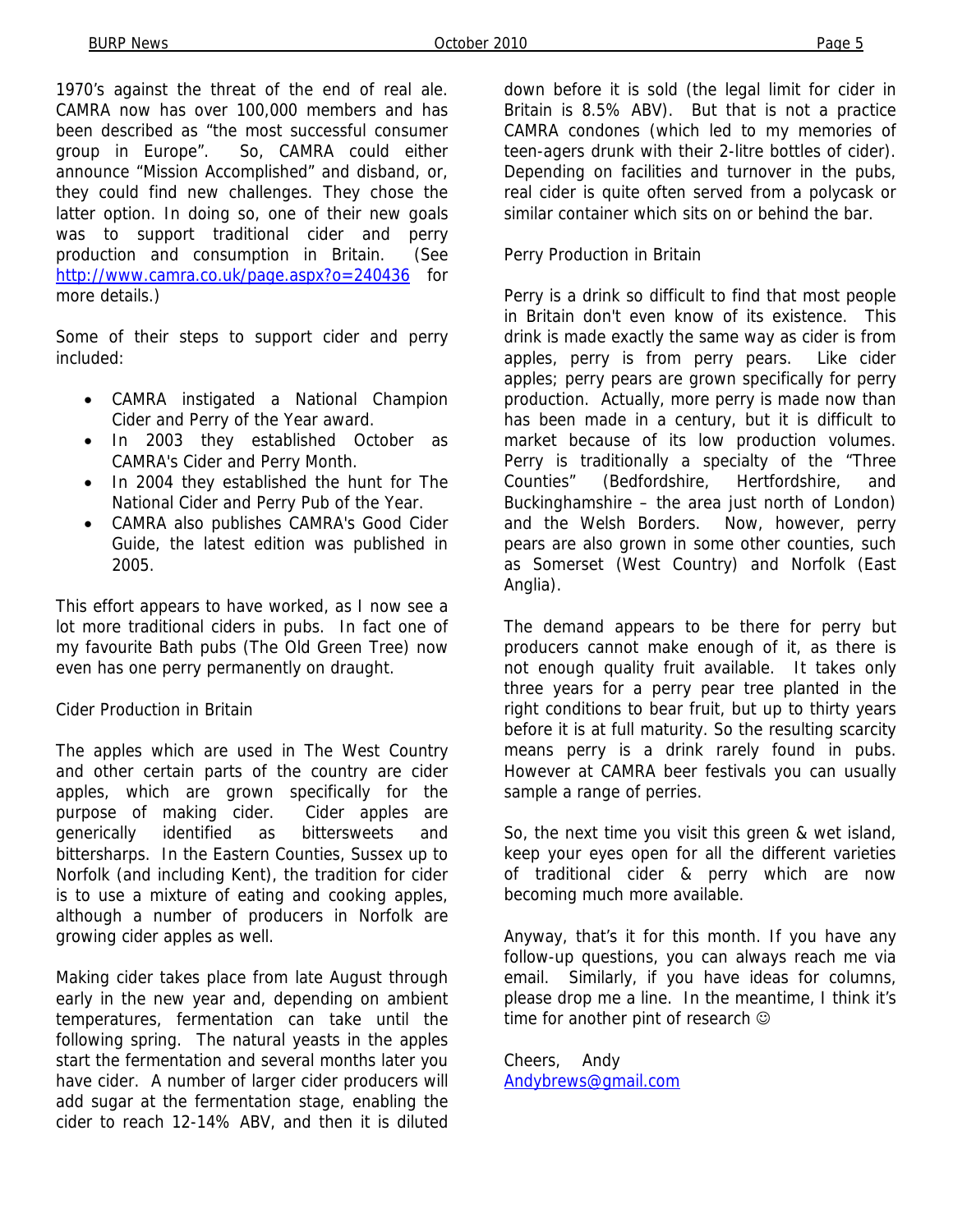#### **BURP 10 and 20 Years Ago**

Compiled By Bill Ridgely

#### **20 Years Ago, Oct 1990**

Before venturing into this month's column, I'd like to briefly return to Sep 1990. In my haste to document the many BURP events that took place that month, I failed to note a major event that affected (in very different ways) two longtime club members. On Aug 2, 1990, Iraqi forces invaded Kuwait. President George H.W. Bush, fearing a further invasion of Saudi Arabia, quickly announced a defensive mission, code named "Desert Shield". Many active duty members of the U.S. military were soon called into service to prepare for this mission. One of these members, an Army expert on chemical and biological defensive measures named **Major Erik Henchal**, also happened to be a BURP officer and editor of the BURP News. Erik was sent to Germany to set up a new countermeasures center, leaving the newsletter in the hands of the temporary team of your humble compiler and **Jim Dorsch**. Our first issue as "Editors Pro-Tem" was the Oct 1990 issue. Meanwhile, on Aug 23, Saddam Hussein appeared on Iraqi television with a group of western hostages to whom he had refused exit visas. One of these hostages was BURP's own **Bob Wright**, who, while on an intelligence community assignment, happened to be in Baghdad at this very unfortunate time. Bob was to be a "guest" of the Iraqi leader until December, at which time both he and Erik were returned to the states just in time for the holiday season. It was a long, stressful period for all of us during those intervening months, but it made for an even more joyous BURP holiday banquet that year - an event that will be fully covered in a later column.

October is traditionally a month for ghosties and ghoulies, and the Oct 1990 BURP meeting, held at the home of **Ralph and Leigh Bucca** in Huntingtown, MD, featured plenty of both (along with some strange and at least one downright frightening beer). The annual "Weird Beer Meeting & Competition" was a hoot, as always. Many BURPers sported costumes, including the two winners of the costume contest - **Pat Compton**  (1st prize) as Spiderwoman, and **Wendy** 

**Aaronson** (2nd prize) as a harem girl. There was also a human beer can and at least one "beer bat". Yours truly wore a rubber mug head which, alas, did not allow me to either eat or drink. So much for creative costuming. Ralph put on a nice demonstration of his all-grain triple-bucket "fire brewing" system, an early version of the threevessel setup (mashtun, hot liquor tank, and kettle) now in use by most all-grain homebrewers. With Ralph's system, however, the kettle sat on an ancient wood-fired potbelly stove. It was impressive to watch and educational to the many of us who had not yet started brewing all-grain beer. Even better, though, on this bright but chilly autumn day, the stove helped keep everyone warm and comfy. Food was in its usual abundance, with dishes both great and unusual. Representing the former were stick-to-the-rib favorites like **Doris McLaren's** black eyed pea and sausage soup and **Emil Markulis'** "Hot Lips Chili" (so named, according to Emil, because the wax lips he was wearing as a costume fell into the chili pot). On the unusual side were bat shaped cookies and cupcakes along with some dried items of, shall we say, dubious origin. The Weird Beer competition featured, among the 15 entries, several excellent brews along with (as noted by several BURPers in subsequent articles) an abomination brought by **Rod Rydlun** consisting of the fermented sludge from a cut up pineapple. Rod called this "beer" Antithesis, and it was by far the antithesis of anything even remotely potable. The competition, judged by all present, was won by **Tim Ness & Stephanie Zuk** with their nicely-balanced "Pumpkin Pie Porter". Tim & Steph took home a nice Belgian Kriek extract brewing kit donated by **Reuben and Judy Rudd** of Brew Masters. Everyone was a bit dubious about "Brewer of the Month" **Emil Markulis'** contribution, "Banana Tomato Ale". It sounded awful but actually tasted pretty good. Emil also contributed a spiced ale, a spruce ale, and a Cajun pepper beer, all of which were quite tasty.

The October 1990 issue of **BURP News** was largely devoted to reviews of past events - **Mike Horkan's** August meeting report, some recollections of the VA Beach MASHOUT from your humble compiler, and **John Gardiner's** wonderful write-up on September's "BURP/Bass Bash". But these were all nicely complimented by several other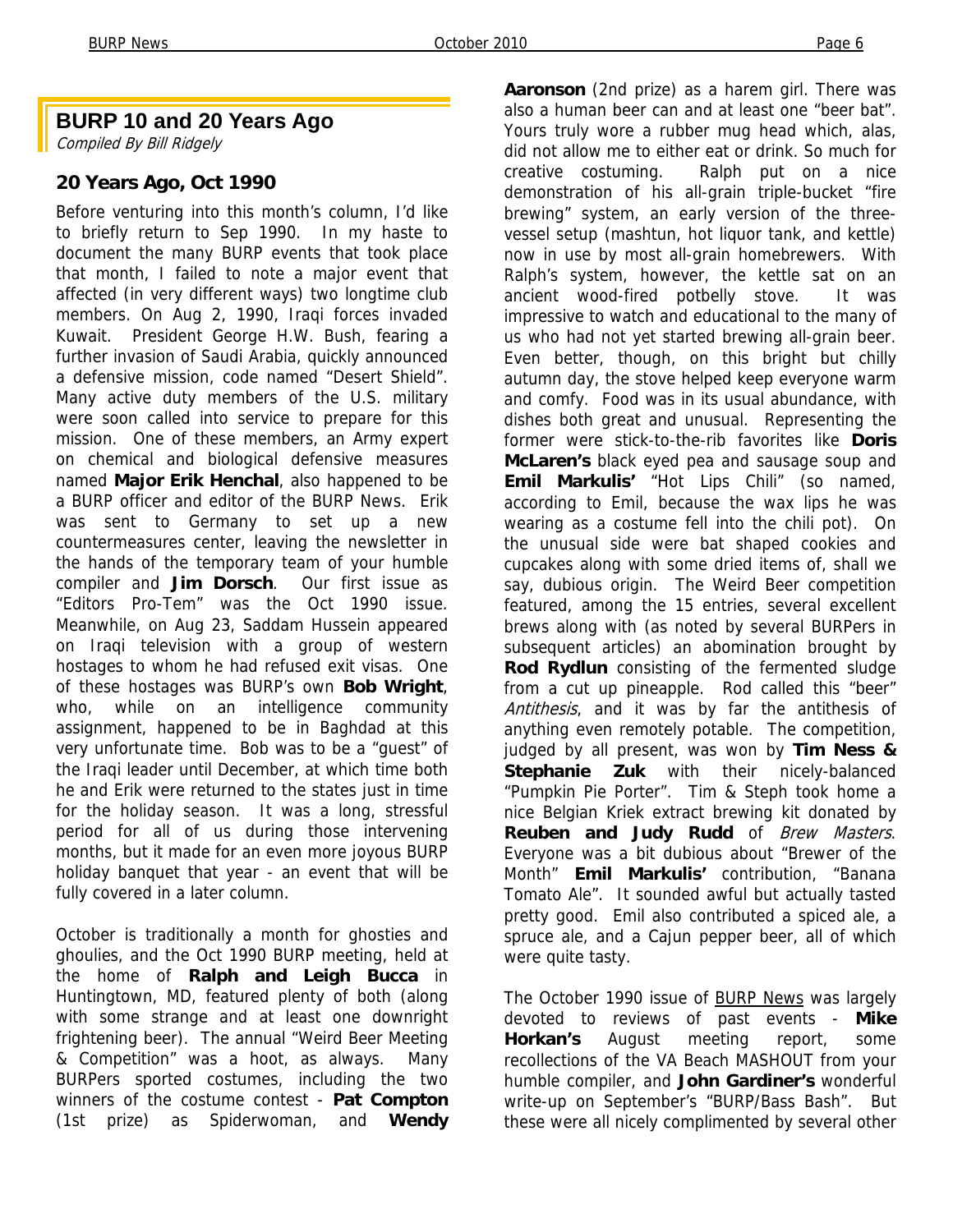contributors. In preparation for BURP's upcoming 10th anniversary, **Ralph Bucca** (one of the club's "founding fathers") contributed his recollections about the club's first meetings and how the name BURP came to be chosen (someone burp'd, a club was born). **George Rivers** followed with the second part of his Czech Republic travelogue ("Into Bohemia and Out of My Mind"). Here, George described his first experiences drinking Pilsner Urquell at its source (for the ungodly price of 18 cents per half liter). He was not as impressed with his first taste of Budweiser Budwar, which advertised itself at the time as "The Beer of Kings". We all know how that slogan was eventually corrupted by the American pretender, but George felt that the two beers (Czech Bud and American Bud) were actually quite similar. Finally, September's "Brewer of the Month" **Al Thomas**  provided a nice article (with recipe) on the Best Bitter he brewed using the club-provided ingredients kit.

#### **10 Years Ago, Oct 2000**

A truly landmark event in BURP's growing association with bicycling and beer occurred in October 2000. The first "European Tour de BURP", a nearly 500 mile circular bicycle adventure, took place over 16 days, culminating with a day at the renowned "24 Hours of Beer Festival" in Antwerp, Belgium on Oct 15. The trip, organized by BURP "Cyclemeister" **Craig Somers**, consisted of 13 people - 12 cyclists plus one accompanying the group in a car (Normally a strong cyclist, **Dave Fiorino** had suffered a recent back injury and was unable to ride). There were 9 men, 4 women, and 2 pairs of brothers (the **Allers** and **Fiorino**  brothers). We started in Amsterdam, cycled to Brussels, Beersel, Hoegarden, Dusseldorf (with a side trip by train to Cologne), and finally back to Amsterdam, completing the adventure with another train trip back to Antwerp for the festival. couldn't begin to list the highlights of this trip, so for those interested, I would refer you to **Wendy Aaronson's** article in the Nov 2000 BURP News, which can be accessed at http://www.burp.org/burpnews/pdf/200011.pdf.

This was by far one of the most memorable bicycle tours I've ever taken (and I've taken many over the years). One of my own fondest recollections is of watching the budding relationship between **Dan**  **Allers** and **Christina Hopkins**, who met on the trip and got married not long afterward.

The Oct 2000 BURP meeting was held (like the Oct 1990 meeting) at the home of **Ralph & Leigh Bucca** in Huntingtown, MD. The theme this time, though, was "clone beer" rather than "weird beer". Nonetheless, there were a few Halloween costumes in evidence, and there were at least a couple of "frightening" items on the food table. The goal of the monthly competition was to select the homebrew that most closely resembled "Sierra Nevada Pale Ale". Minister of Culture **Bruce Bennett** provided the specs for the original - OG 13 Plato, FG 3 Plato, ABV 5.6%, bittering hops Perle, finishing hops Cascade. And of course, fermentation using the original Chico Ale yeast now favored by many American craft breweries. I have very few details about the meeting as there was no report published in the newsletter. I was still recovering from the Tour de BURP and recall being semi-brain dead for most of the meeting. There is no record of the total number of entries, but I can at least report the winners. BURP's favorite brewing team, the "Dickheads" (**Tom and Colleen Cannon** and **Pat and Janet Crowe**), along with "Dickhead for a Day" **Rick Garvin** finished in 1st place (and thereby got to select the beer to clone for the competition the following year). In 2nd place was **Andy Anderson** (who clinched his 2nd BURP "Brewer of the Year" award - Andy went on to win the distinction 5 more times). In 3rd place was **Wild Willy Winter**, a BURP member remembered by many MASHOUT attendees for his portrayal of mountain man "Walking Crow" at one of the 90's campouts.

The October 2000 issue of **BURP News** kicked off with a teaser for BURP's upcoming Spirit of Belgium 2001, to be held in Arlington during January. Advance tickets to the event were being offered to BURP members only at a reduced price of \$100 (\$120 after Dec 1). Minister of Enlightenment **Wendy Aaronson** followed with an announcement for a series of Belgian beer evaluation seminars to prepare judges for the competition. The newsletter then swiftly moved from Belgium to England with the announcement of BURP's 4th Annual Real Ale Competition to be held in November. Rounding out the issue was **Ralph Bucca's** discovery that having a pet goat was a great way to dispose of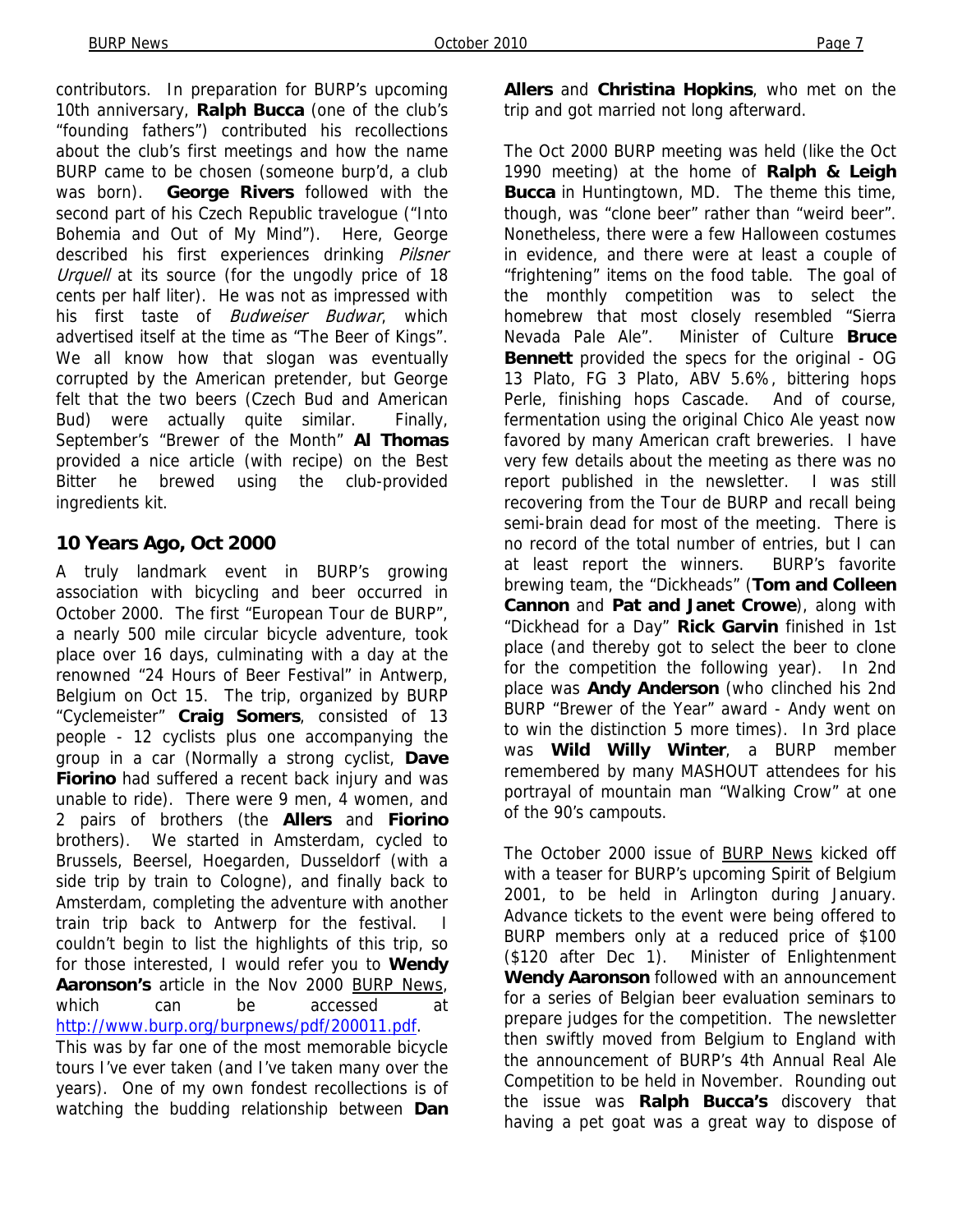spent grains (and healthier than much of what said goat had been consuming around the yard). **Ben Schwalb** completed the issue with his diatribe on brewing to beer styles, one of his recurring pet peeves. Ben has since gone on to sponsor his own annual "no style" homebrew competition.

**Artz's Craft: Enlightenment Update**  By Tim Artz, Minister of Enlightenment



A fine time was had by all who attended the cider event at Distillery Lane Ciderworks on September 19<sup>th</sup> Various crews worked at picking and pressing apples throughout the day. The weather was beautiful. A great lunch was put out by **Mark Hogenmiller** and

**Dave Pyle**. We sampled ciders and cysers from years past. Our hosts, the Millers, arranged for a local beekeeper to attend and give a nice demonstration on beekeeping and honey harvesting. In the end, BURPers hauled off over 200 gallons of custom pressed cider.

A few folks were obsessed with getting their hands on Kingston Black cider, as that was plentiful last year and produced fine results. I drew off four kegs of juice at different times to get four different blends of apple varieties. The varieties were Kingston Black, Roxbury Russett, Liberty, Tremlett's Bitter, Bramley Seedling, Brown's, Stoke Red and Sweet Coppin. At home, I crushed five Campden tablets (I put them in a Ziploc bag and rolled a beer bottle over them until they were finely powdered) for each keg of apple juice. I mixed the powder into each keg and allowed them to rest over night. The next day, I racked the four kegs into four sanitized 6 gallon carboys. The gravity readings ranged from 13% Brix to 15% Brix. For each carboy, I re-hydrated one packet of dried yeast in a half cup of clean, de-chlorinated water. I used Lalvin EC-1118 (a yeast from the Champagne region), Lalvin D-47 (a white wine

yeast that accentuates fruitiness), and Red Star Premier Cuvee (champagne yeast). All are fermenting steadily now. I will rack them when fermentation slows. Another racking may be done later to ensure clarity of the finished product. I like my cider dry and sparkling, so I will rack the finished cider into a clean Cornie keg and force carbonate. In the past, Fall cider has been ready to consume by December. Extra kegs ensure the supply will last into the next year!



If you missed the cider event, don't despair. Checkout http://ciderapples.com, and make a plan to get out to the Ciderworks to get some juice while the harvest is on. Even if you aren't interested in making your own cider, Distillery Lane Ciderworks now has their winery license and you can buy two varieties of their bottled cider there.



We are continuing work on finding a local honey source. For now, please do not count on a bulk buy. I will get word out if things change. I am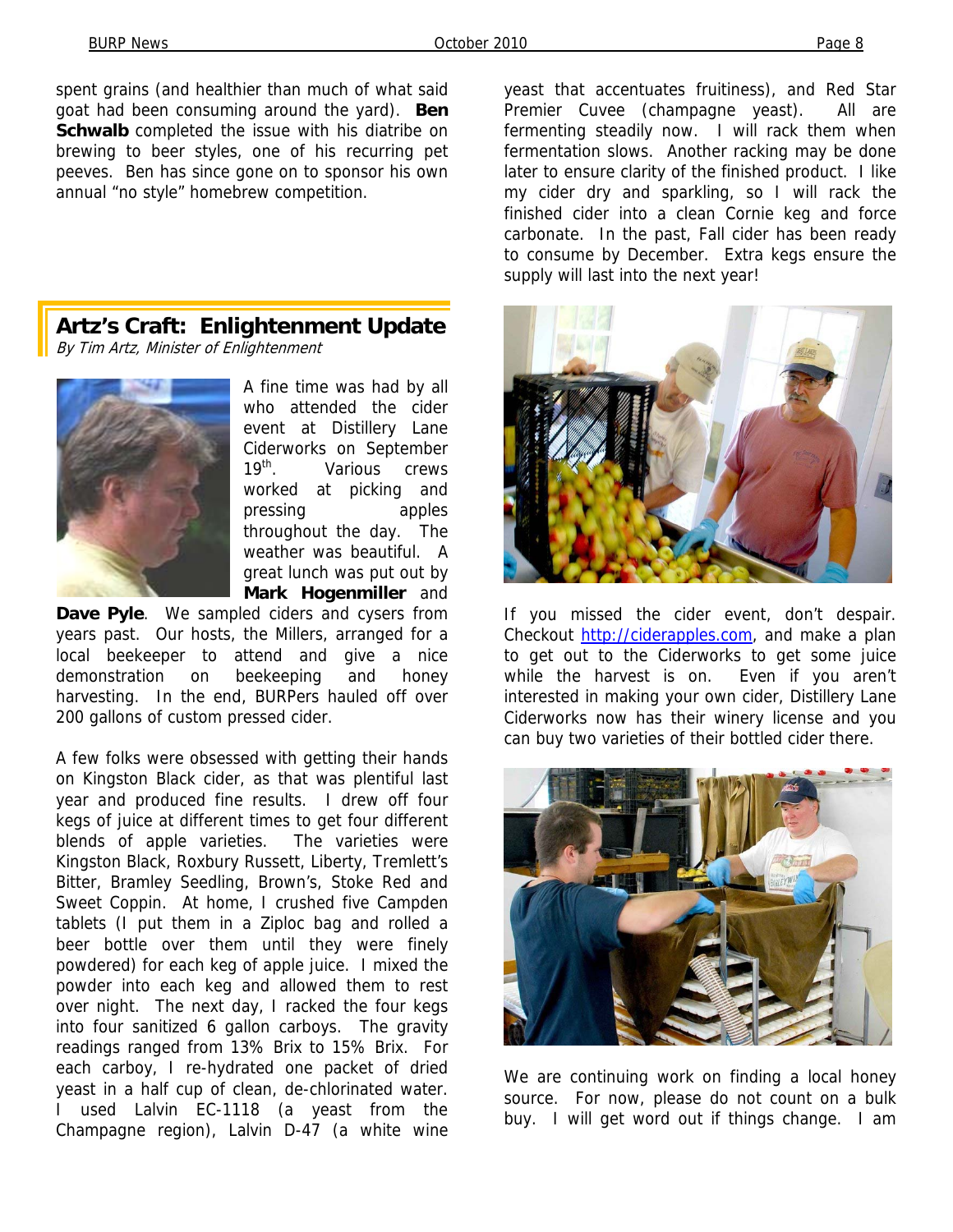planning to do a repeat of last year's mead educational session. I will set a date once I get a quorum of attendees; so far, interest has been very light. This class is only for those who either make mead or who will make mead. We will cover some basics of beekeeping and honey harvesting; honey varieties and their characteristics; mead making techniques; and mead judging. It will be a 3-4 hour session on a weekend morning. Please let me know if you are interested in attending.

In November, one of my favorite BURP events is coming up, the Real Ale competition and meeting at the Aaronridge abode. In the past, the meeting has commenced with a real ale educational session. I am looking for one or more volunteers to share their knowledge of real ale brewing, cask conditioning, and serving with interested BURPers. Please contact me if you are willing to lead this informal session.

I am continuing to seek new educational ideas. We had the keg repairs session at a meeting over the summer, and the September meeting had a great session on group feedback for brewers (thanks **Steve Marler!**). There have been some suggestions to work educational content into our monthly contests and other BURP events. I think that is great, and will continue to work to do that. We have several people who have offered to have new or advancing brewers come to brew with them. Mentoring is a tremendous way to learn new skills – nothing works as well as actually seeing it be done in person! Please keep those ideas coming in.

## **BURP Prosperity Report**

By Mark E. Hogenmiller Minister of Prosperity

MASHOUT News **–** Thanks to **Bud Hensgen** for



selling 50/50 tickets at MASHOUT 2010, net proceeds from the raffle were used to offset the expenses of MASHOUT.

PayPal **–** It is successfully up and running for Membership renewal. Save time and postage - renew your membership via PayPal.

Merchandise News - We still have the following available:

- BURP Lapel Pins (make great exchange gifts while pub crawling) - \$3
- BURP Titanium Bottle Openers (last a lifetime) - \$8.50
- BURP Baseball Caps (Blue or Tan) \$13.50 **CLEARANCE SALE now \$10**

See me at the next meeting to purchase merchandise.

Due to the sensitive nature of the Treasury reports and the newsletter being in the public domain, Treasury Reports are now posted at the member's only **BURP** financial page on the club's web site.

BURP members are reminded that all expense submissions must include details. Required details are date, exact amount, detailed item description, any special circumstances and name of person to be reimbursed. Event coordinators should maintain a spreadsheet for their project. Correspondence can be sent to prosperity@burp.org.